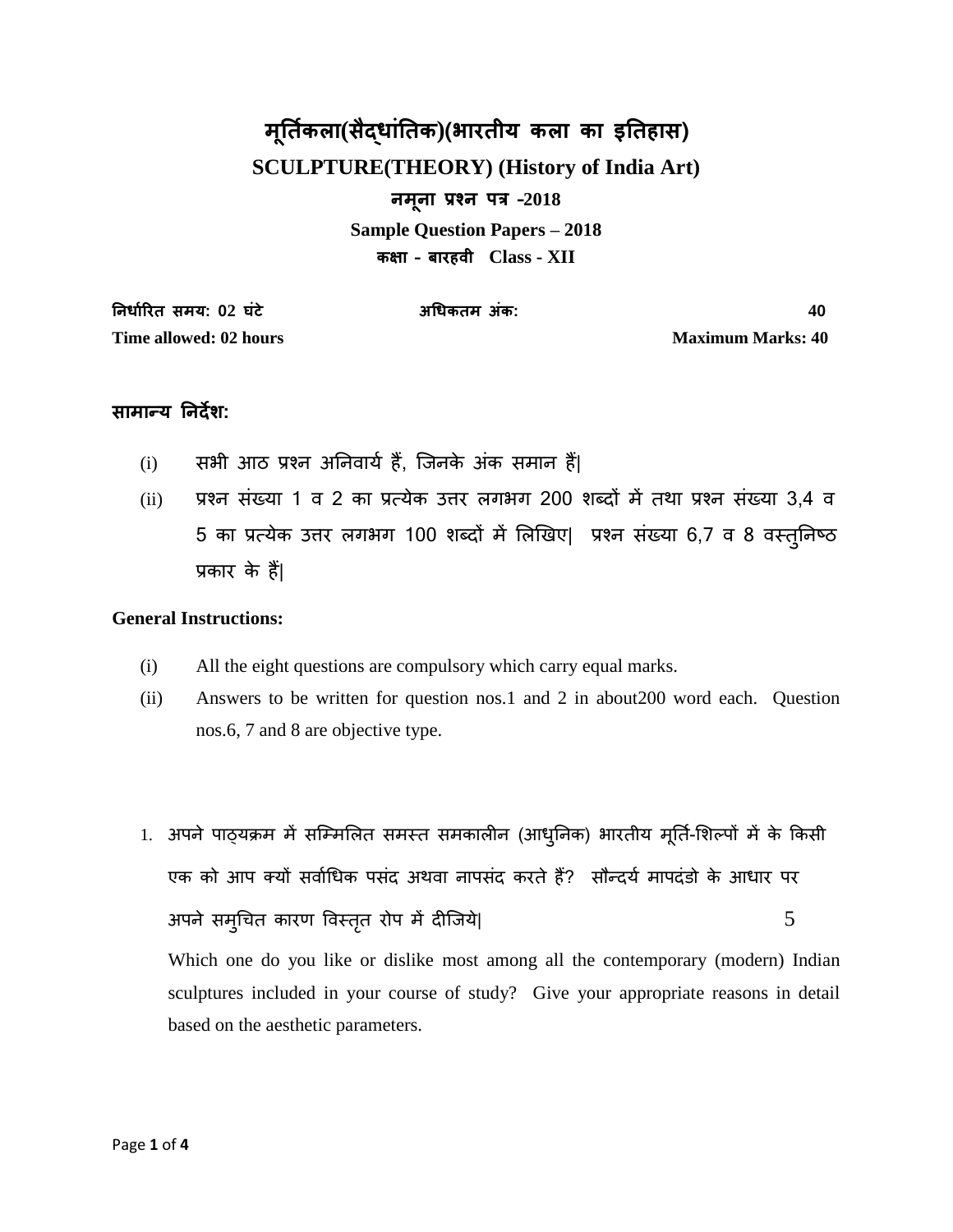2. राजस्थानी अथवा पहाड़ी लघ्-चित्रशैली के उद्भव (जन्म /आरंभ) एवम विकास पर एक निबंध लिखिए|  $5$ 

Write an essay on the origin and development of the Rajasthani or Pahari School of Miniature Painting.

3. क्या आप प्रसिद्ध मुग़ल लघ्-चित्र 'कबीर और रैदास' अथवा प्रसिद्ध दक्खिनी लघ्-चित्र 'हज़रत निजामद्दीन औलिया और अमीर खुसरो' से कोई आध्यात्मिक-सन्देश पाते हैं? संक्षेप में समझाइए | $5$ 

Do you receive any spiritual message from the famous Mughal miniature painting 'Kabir and Raidas' or famous Deccani miniature-painting?'HazratNizamuddinAuliya and Amir Khusro?'Explain in short.

4. अपने पाठ्यक्रम में सम्मिलित बंगाल शैली के किसी एक सम्बन्ध चित्र की पहचान कीजिये, जिसमे निम्नलिखित विशेषताएं समाविष्ट हों और उन्हें उस चित्र में तदनूसार समझिए: 5 (अ) धूमिल रंगों के प्रयोग, धुंधली हलकी विस्तृत पृष्ठभूमि तथा किसी भी गहरी रेखा या तान की अनुपस्तिथि के दवारा रहस्यात्मक और सौम्य शैली का सृजन, जो एक सूक्ष्म (दिव्य) संसार का अनूभव प्रदान करता है|

### अथवा

(आ) असाधारण रूप से लम्बे अंगो वाली, क्रमशः पतली होती जाती अंगुलियों सहित दुबली मानवीय आकृतियों का अंकन, जो राजस्थानी, पहाड़ी और मुग़ल लघु-चित्रों के प्रभाव को दर्शाती हैं| इस प्रकार यूरोपीय यथार्थवादी के प्रभुत्व को समाप्त कर दिया गया है|

Identify any relevant painting of the Bengal School included in your course of study comprising of the following features and explain them in that painting accordingly: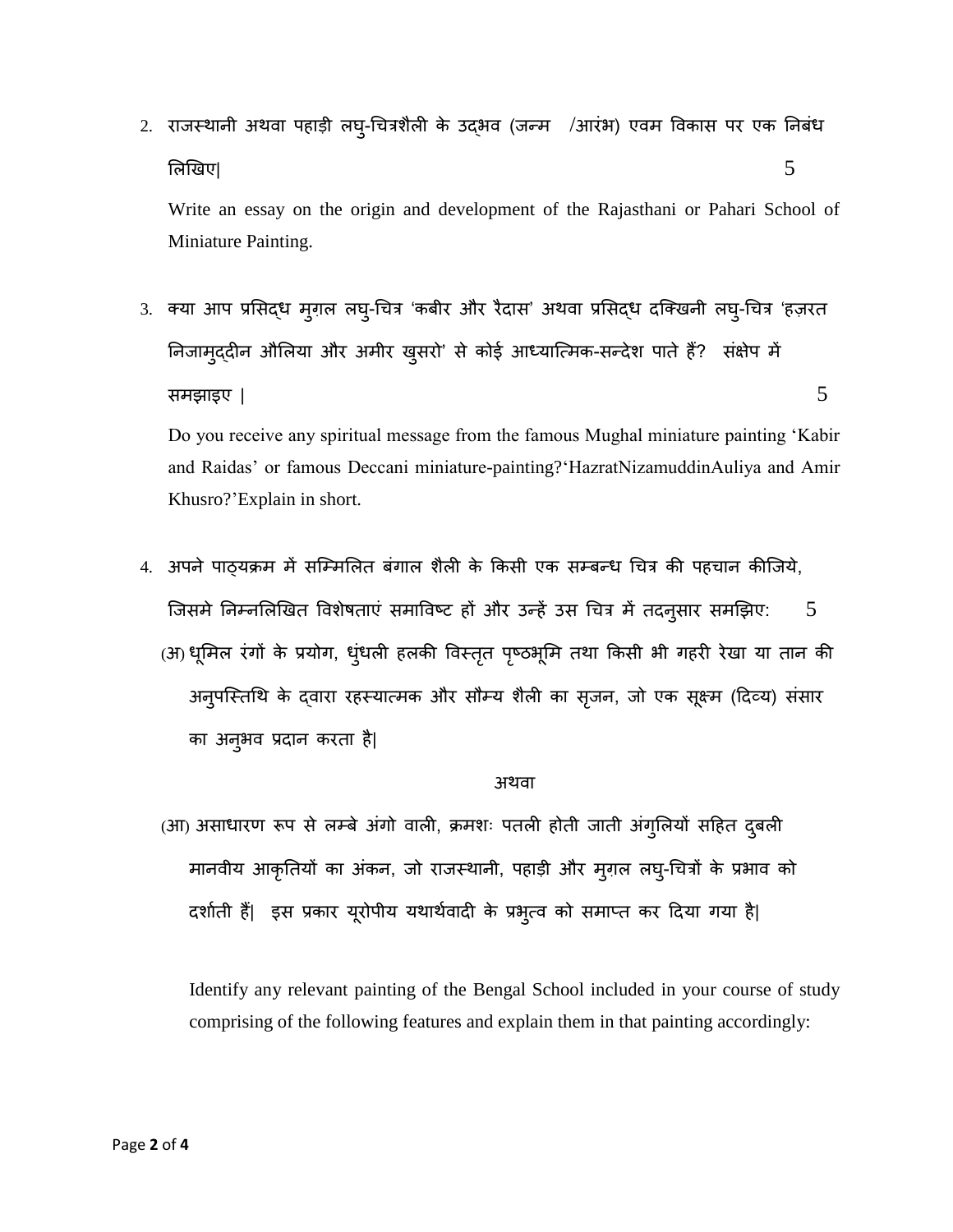(a) The creation of mystic and mellow style by using gloomy colouring with diffused light background and absence of any dark line or tone, which provide the experience of the astral-world.

### OR

- (b) The delineation of attenuated human figures with extra elongated limbs and tapering fingers, which reflect the influence of the Rajasthani, Pahari and Mughal miniatures. Hence emphasis on the European realism is terminated.
- 5. ननमनलऱखित समकाऱीन (आधुननक) भारतीय कऱाकारों में से ककसी एक की कऱात्मक उपलब्धियों का मूल्यांकन अपने पाठ्यक्रम में शामिल कलाकृति के संदर्भ में कीजिये:  $\hspace{1.5mm}5$ 
	- (i) कमलेश दत्त पांडे (चित्रकार)
	- (ii) रामकिंकर बैज (मूर्तिकार)
	- (iii) अनुपम सुद (छापा-चित्रकार)

Evaluate the artistic achievements of any of the following Contemporary (Modern) Indian artists, with special reference to his/her art-work included in your course:

- (i) KamleshDuttPande (painter)
- (ii) RamkinkerVaij (sculptor)
- (iii) AnupamSud (graphic-artist)
- 6. अपने पाठ्यक्रम में सम्मिलित राजस्थानी तथा पहाड़ी लघ्-चित्रशैलियों के कीन्हीं पांच चित्रकारों के नाम बताइए $\vert$

Mention the names of any five painters of the Rajasthani and Pahari Schools of Miniature Painting included in your course of study.

7. अपने पाठ्यक्रम में सम्मिलित म्ग़ल तथा दक्खिन शैलीयों के किन्हीं पांच लघ्-चित्रों के शीर्षक बताइए $|\hspace{.1cm}5\hspace{.1cm}|\hspace{.1cm}$